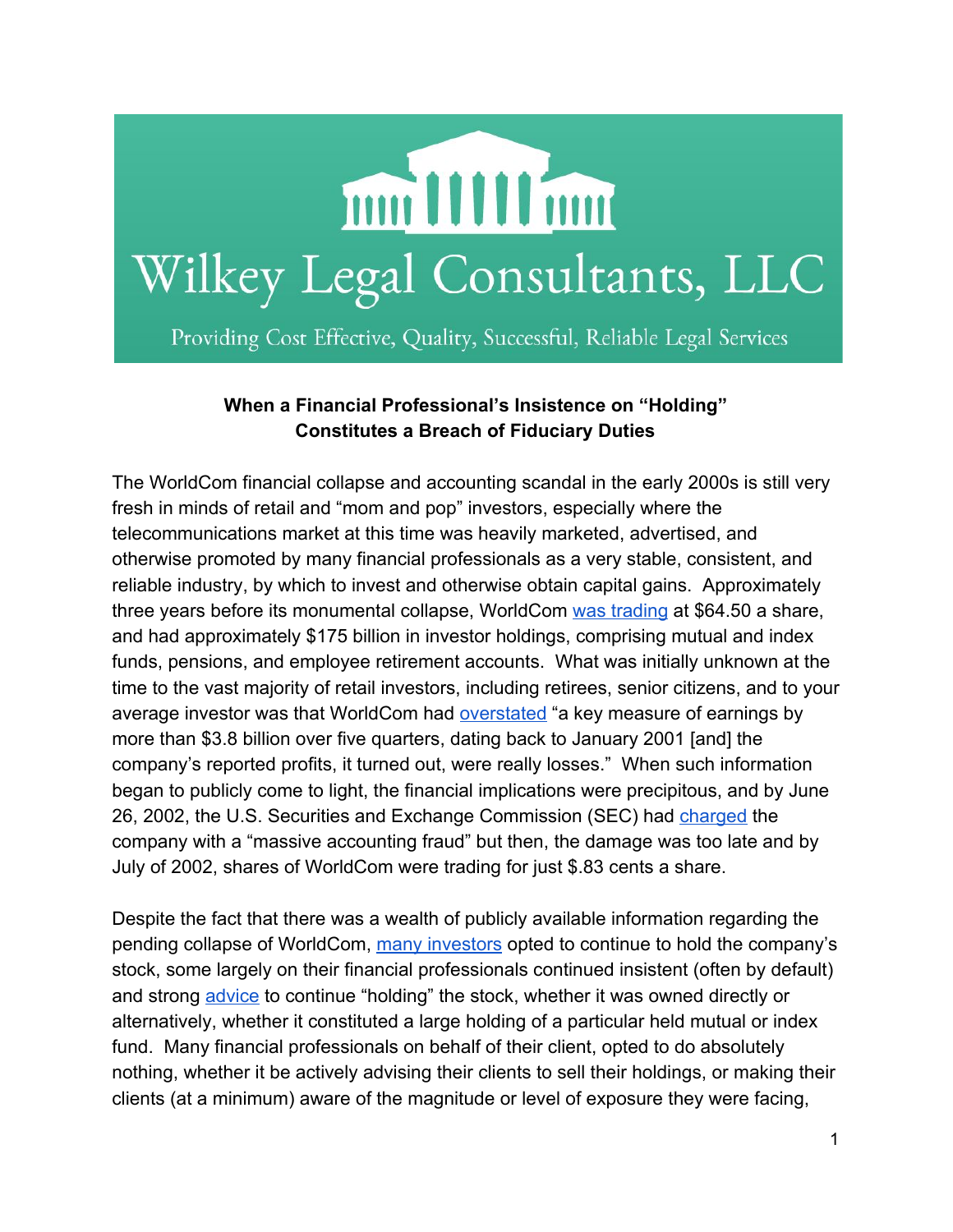even after June 26, 2002, when it was abundantly clear that the company's demise was imminent, leaving the financial knowledge and guidance (to which they were retained) solely to the whims of individual investor under the common [disclaimer](http://www.palgrave-journals.com/fsm/journal/v20/n1/full/fsm20152a.html) that, "futures, stocks and options trading involves substantial risk of loss and is not suitable for every investor…."

Understanding that every financial situation, including the WorldCom situation is different, the thing that remains consistent throughout is that financial professionals, whether brokers, financial planners, or otherwise, are agents of the client, and pursuant to the common law of [agency](http://www.thefiduciaryinstitute.org/wp-content/uploads/2013/07/Robert-H-Sitkoff.pdf) law, and where applicable both state and federal law, the financial professional or financial "advisor is a fiduciary who will be subject to liability for any breach of his fiduciary duties to the client." Put another way, such relationship between investors and financial professionals, even among financial planners imputes a duty of [care](http://www.thefiduciaryinstitute.org/wp-content/uploads/2013/07/Robert-H-Sitkoff.pdf) owed to the individual investors, regardless of the investor's level of investment experience or knowledge, which includes duties of loyalty, good faith, and an application of reasonableness or prudence standards. Such duty of care is often understood as to what a reasonable or prudent financial professional in the industry would have done under the facts and circumstances of a particular case, which may or may not include actively advising clients of the situation, informing them of their scope and exposure, and certainly providing clients the ability to make informed choices regarding their respective financial investments. Inaction or simply advising investment clients to simply "hold" does not necessarily meet a financial professional's fiduciary responsibilities, and in the WorldCom situation, likely constituted breach of such duties.

## **About Us**

Robert N. Wilkey, Esq. is the Principal Attorney of Wilkey Legal Consultants, LLC ("WLC") located in Exton, PA, with over a decade of class action, mass tort, and complex civil commercial litigation experience, including claims involving Federal and State laws involving unfair trade practices and consumer protection; banking and lending standards, credit services and truth in lending regulations, breach of good faith and dealing claims, and breach of fiduciary duties.

Mr. Wilkey holds a BA/MPP from Brigham Young University and a JD from the University of Iowa College of Law, and currently provides regulatory, legal, and consultation and litigation services to individuals, corporations, industry, non-profits, school districts, and government entities.